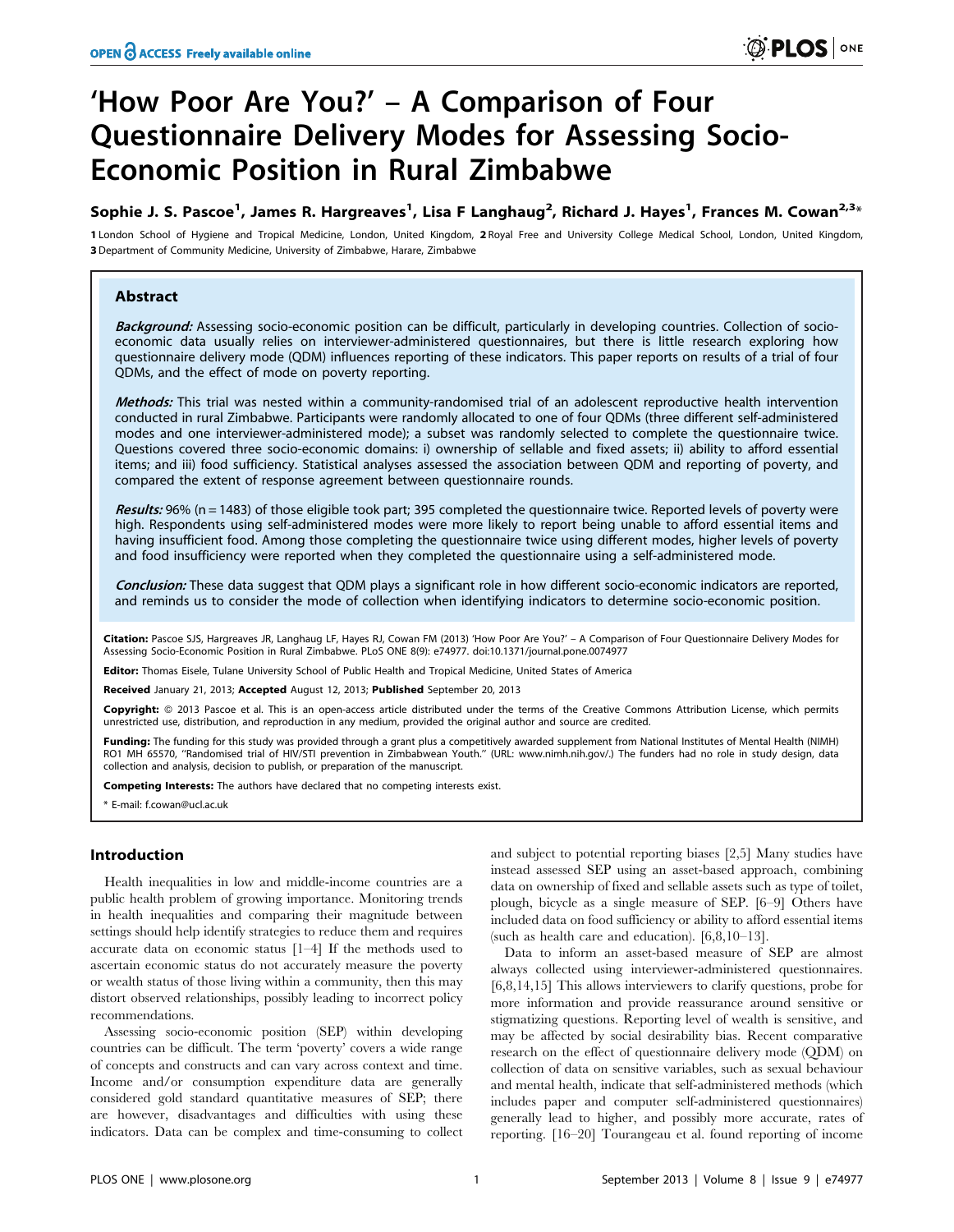and SEP to be an equally sensitive experience, yet in our search of the literature we found no comparative research exploring the influence of survey method on reporting of SEP within developing countries. [16].

The Regai Dzive Shiri project was a community-randomized trial of a multi-component adolescent reproductive health intervention conducted in rural Zimbabwe between 2003–2007. [21] In 2006 we nested a randomised controlled trial of four QDM into the interim survey in order to compare reporting of various stigmatized behaviours and responses to sensitive questions by mode. We report here on differences in prevalence of indicators of SEP between the different modes.

## Methods

#### Ethical Approval

This study received approval from the Medical Research Council of Zimbabwe and the ethics committees at University College London and the London School of Hygiene and Tropical Medicine.

In 2003, the Regai Dzive Shiri baseline survey was conducted in 30 rural communities in three provinces in eastern Zimbabwe. Eighty-six percent  $(n = 6791)$  of pupils in their ninth year of schooling (mean age 15yrs) attending 82 secondary schools in the trial communities took part. [21] In 2006, we conducted a further survey in 12 of the 30 communities that were randomly selected. Survey respondents were eligible if they were members of the trial cohort and were still resident in these communities. Using a permuted random block design, survey respondents were randomly allocated to one of four QDM: i) interviewer-administered questionnaire (IAQ), ii) self-administered questionnaire (SAQ) using paper and pen, iii) audio self-administered questionnaire (AudioSAQ) - SAQ accompanied by an audio soundtrack, and; iv) audio computer-assisted self-interview (ACASI) - completed on a laptop computer accompanied by an audio soundtrack (Figure 1).

In order to allow for some internal comparison, two rounds of the questionnaire were administered to just under 30% randomly selected survey respondents. Round 2 was a shortened version of the first questionnaire. Respondents assigned to complete the questionnaire twice were randomly allocated a QDM for Round 2 and asked to return to the survey site one week later to complete Round 2.

The questionnaire covered a wide range of domains including demographics, poverty, mobility, reproductive health knowledge and sexual behaviour. SEP was examined through a series of questions prefaced by 'Think about yourself and your household now' and covering three socio-economic domains: i) ownership of sellable assets (e.g. oxcart, blankets) and fixed assets which related to physical household structure (i.e. roof and building materials); ii) ability to afford essential items (e.g. cooking oil, soap, clinic fees); and iii) food sufficiency in the past week (e.g. days without food or skipping meals). These data referred to characteristics of the respondent's household. Questions were translated into Shona (indigenous language) and cognitive interviewing (a technique used to pre-test question wording) was used to ensure comprehension. [22,23].

## Data Handling and Analysis

All questionnaire data completed on IAQ, SAQ, and Audio-SAQ were double-entered onto a password-protected database. Data from ACASI were downloaded and imported directly into the database.

Chi-square tests were used and risk ratios calculated to compare reporting of each socio-economic indicator between the four QDMs (taking IAQ as the reference group).

A summary variable was then created for each socio-economic domain. For asset ownership and essential items, summed-score indices were created. If a respondent owned an asset or was able to afford an item, this conferred a score of 1; not owning the asset or being able to afford the item was given a score of 0. Indices were created by adding variable scores together in each domain (i.e. the essential item summed-score included 7 variables; asset ownership score 13 variables). These indices were then split into three approximately equal-sized groups (terciles) for the whole population, creating three categories of SEP for each domain (where SEP1 was the poorest category and SEP3 the wealthiest). Chisquare tests and ordinal logistic regression models were used to assess the association between QDM and SEP. One-way analysis of variance (ANOVA) was performed to compare the mean summed-score of each index between QDM. Food sufficiency status was determined based on 4 question items (see tables); food insufficiency was defined by an affirmative response to one or more of these questions. Chi-square tests and logistic regression were used to assess the association between QDM and reported food insufficiency.

For respondents who completed both rounds of the survey, responses were compared between rounds 1 and 2 for all economic indicators included on both questionnaires (this excluded assetbased questions). McNemar's chi-square test was used to test the null hypothesis of no difference in reporting between rounds. The extent of agreement between rounds was assessed using the kappa statistic. For these analyses, responses were compared between self-administered modes of delivery (i.e. SAQ, AudioSAQ and ACASI) and IAQ; and also compared where respondents completed IAQ in both rounds or a self-administered mode in both rounds. Self-administered modes were combined into one category to restrict the number of comparisons made and allow a more general assessment of differences in reporting between selfadministered and interview-administered QDMs. The correlation between essential item scores was explored for those with two rounds of data using different modes in each round. All statistical analyses were performed using Stata 10 (College Station, TX).

#### Results

Of 1,557 cohort respondents still living in the study communities at the time of the survey,  $96\%$  (n = 1495; 827 males) took part in the interim survey (mean age 18.2yrs; range 15–23); 12 respondents failed to complete the questionnaire. Table 1 presents demographic data; randomization was successful in achieving relative balance of key characteristics across the four arms of the study. The majority of respondents (87%; 1277) had completed at least four years of secondary school (ie completed Form 4); just over 4% (63) were married; and levels of orphaning were high with 40% (573/1432; 95% CI: 37.5–42.6) reporting the loss of one or both parents (11% had lost both parents). [18,24].

## Socio-economic Indicators and Questionnaire Delivery Mode

For the 1483 that completed the questionnaire, completion of socio-economic questions was high with less than 2% item nonresponse rate. Table 2 presents the proportion of respondents reporting each item in each socio-economic domain by QDM. Overall levels of reported poverty were high. Most households appeared to own everyday items such as tables, chairs and sufficient blankets, although 10% of participants reported that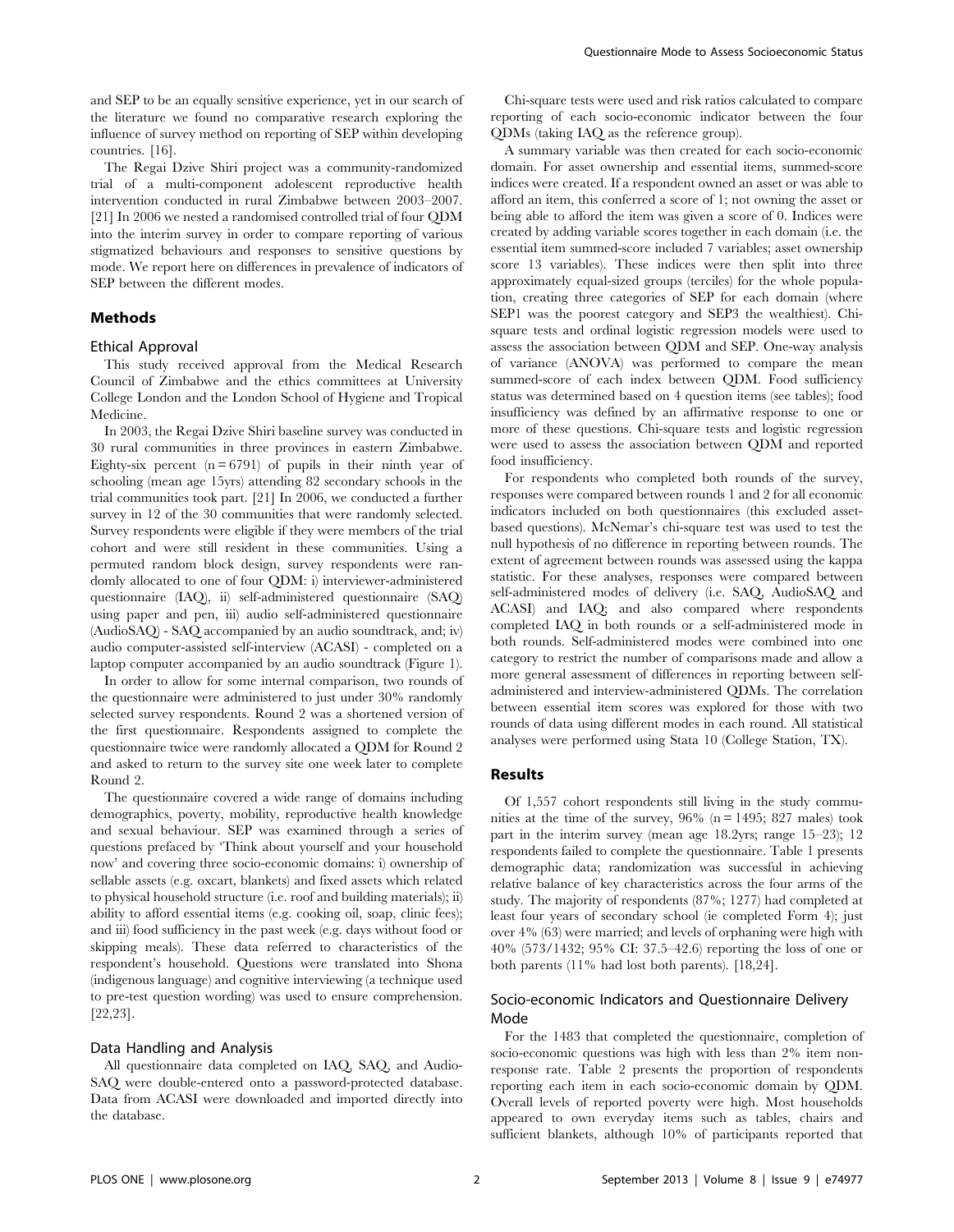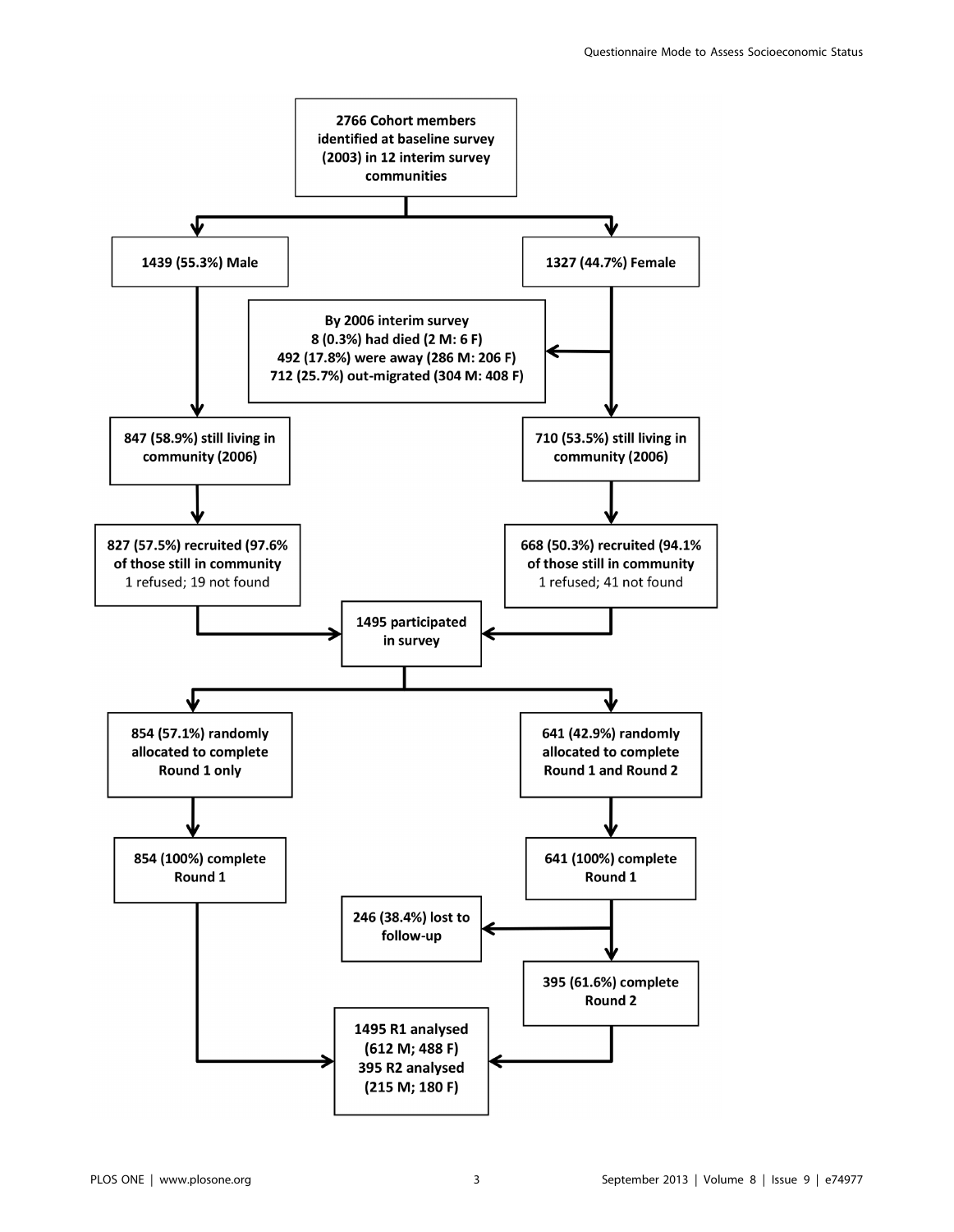#### Figure 1. Flowchart to describe participant recruitment and allocation to questionnaire delivery methods. doi:10.1371/journal.pone.0074977.g001

their household did not own these items. Only 10% of participants reported owning luxury items such as a motorcycle, car, or fridge, and less than half owned an oxcart or bicycle. Households of over 55% of participant were unable to afford cooking oil, 21% unable to afford soap to wash clothes; 41% unable to afford clinic fees; and 55% reported school absenteeism due to lack of money for fees. Reports of food insufficiency were also high with over 18% reporting going a day without food in the past week as there was no food in the household, and 28% unable to afford more than one meal a day. Overall, 45% of respondents reported one or more indicators of food insufficiency.

The data show relatively little difference in the proportion of households reporting ownership of sellable assets between QDMs, but substantial differences for the other domains. Higher rates of reporting an inability to afford essential items and food insufficiency were seen among participants who used self-administered modes of questionnaire delivery.

The right half of Table 2 presents risk ratios to compare the proportion reporting each indicator between the four QDMs. Those using self-administered modes were between two and four times as likely to report not owning blankets, tables and chairs, and were more likely to report that their house was built of traditional materials (poles and dagga and grass roof), than those using IAQ. Likewise, in the domain 'ability to afford essential items', respondents using self-administered modes were more likely to report being unable to afford certain items than IAQ users. For example, SAQ users were 1.9 times more likely to report not being able to afford clothes soap as IAQ users; AudioSAQ and ACASI users were 1.6 and 1.5 times more likely to report this item respectively. There was also a strong association between QDM and reporting food insufficiency; respondents using self-administered modes were twice as likely to report adults skipping meals and going a day without food as respondents who were interviewed.

# Association between Socio-economic Position and Questionnaire Delivery Mode

Table 3 shows the proportion of respondents categorised in each SEP tercile for each socio-economic domain by QDM; the mean summed-score for both the asset wealth and essential item index by delivery mode; and odds ratios to demonstrate the relationship between SEP and QDM. Where SEP was defined by ownership of fixed and sellable assets, whilst there was some evidence of a difference in reported asset wealth between the different QDMs  $(p = 0.016)$ ; the mean index score was similar irrespective of which mode was used  $(p = 0.218)$ ; and odds ratios indicated that the odds of being categorised in the wealthier SEP categories versus the poorest category were similar for all QDMs.

The latter section of the table though, presents strong evidence of an association between QDM and SEP defined by ability to afford essential items, and with reporting food sufficiency. The data showed that those using self-administered modes were more likely to be categorised in the poorest SEP tercile, and to report having insufficient food, than IAQ users. ANOVA showed a significant difference in the mean essential item score between the  $QDMs$  ( $p<0.001$ ) with higher mean sum-scores among IAQ users. Odds ratios indicated that for participants using SAQ to report ability to afford essential items, the odds of being categorised in

Table 1. Demographic characteristics by questionnaire delivery mode.

|                                        |                  | Questionnaire delivery mode |                       |                    |              |  |
|----------------------------------------|------------------|-----------------------------|-----------------------|--------------------|--------------|--|
| <b>Characteristic</b>                  | IAQ <sup>1</sup> | $SAQ^2$                     | AudioSAQ <sup>3</sup> | ACASI <sup>4</sup> | <b>Total</b> |  |
|                                        | $(n = 364)$      | $(n = 368)$                 | $(n = 376)$           | $(n = 375)$        | $(n = 1483)$ |  |
| Mean age (years) [Standard deviation]  | 18.2 [1.15]      | 18.2 [1.16]                 | 18.2 [1.14]           | 18.2 [1.12]        | 18.2 [1.14]  |  |
| % Male                                 | 54.1             | 56.0                        | 57.4                  | 53.6               | 55.3         |  |
| % Never been married                   | 94.7             | 95.5                        | 95.2                  | 97.3               | 95.7         |  |
| % completed Form 4                     | 86.5             | 81.0                        | 89.3                  | 89.3               | 86.6         |  |
| Orphaning                              |                  |                             |                       |                    |              |  |
| Maternal orphan                        | 8.9              | 5.7                         | 8.1                   | 5.0                | 6.9          |  |
| Paternal orphan                        | 24.9             | 19.1                        | 21.0                  | 23.1               | 22.1         |  |
| Dual orphan                            | 12.2             | 7.8                         | 11.5                  | 12.4               | 11           |  |
| Proportion living in each district (%) |                  |                             |                       |                    |              |  |
| Mashonaland - Chikomba                 | 13.5             | 15.0                        | 17.6                  | 15.5               | 15.4         |  |
| Manica - Buhera                        | 21.7             | 21.2                        | 20.0                  | 20.0               | 20.7         |  |
| Manica - Makoni                        | 10.2             | 11.1                        | 9.6                   | 10.7               | 10.4         |  |
| Masvingo - Gutu                        | 25.3             | 22.3                        | 23.4                  | 23.7               | 23.7         |  |
| Masvingo - Zaka                        | 17.3             | 18.2                        | 17.3                  | 17.6               | 17.6         |  |
| Masvingo - Masvingo rural              | 12.1             | 12.2                        | 12.2                  | 12.5               | 12.3         |  |

<sup>1</sup>IAQ = Interviewer administered questionnaire;

2 SAQ = Self-administered questionnaire;

<sup>3</sup>AudioSAQ = Audio self-administered questionnaire;

4 ACASI = Audio-computer assisted self-interview.

doi:10.1371/journal.pone.0074977.t001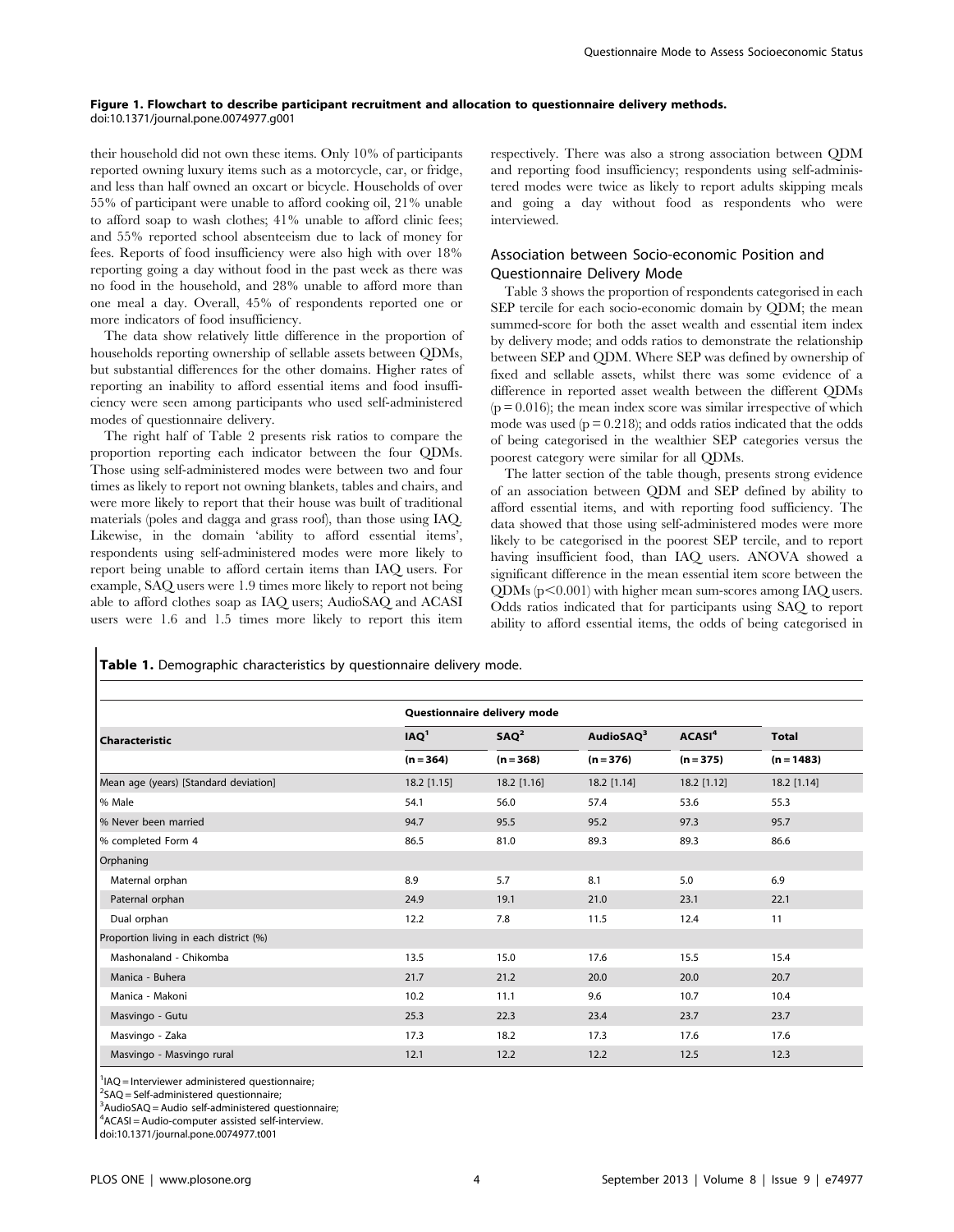| Proportion of respondents reporting each socio<br>$\dot{\mathbf{r}}$<br><b>Table</b>                                                                                                                                                                                        |      |                  |                            | economic indicator and risk ratio by questionnaire delivery mode |                    |                            |                  |                         |                         |                         |
|-----------------------------------------------------------------------------------------------------------------------------------------------------------------------------------------------------------------------------------------------------------------------------|------|------------------|----------------------------|------------------------------------------------------------------|--------------------|----------------------------|------------------|-------------------------|-------------------------|-------------------------|
|                                                                                                                                                                                                                                                                             |      |                  |                            |                                                                  |                    |                            |                  |                         |                         |                         |
|                                                                                                                                                                                                                                                                             |      |                  | % reporting each indicator |                                                                  |                    |                            |                  | Risk Ratio [95% Cl]     |                         |                         |
| Indicator                                                                                                                                                                                                                                                                   | c    | IAQ <sup>1</sup> | SAO <sup>2</sup>           | AudioSAQ <sup>3</sup>                                            | ACASI <sup>4</sup> | Chi-square<br>p-value      | IAQ <sup>1</sup> | SAO <sup>2</sup>        | AudioSAQ <sup>3</sup>   | ACASI <sup>4</sup>      |
|                                                                                                                                                                                                                                                                             |      | $(n = 364)$      | $(n = 368)$                | $(n=376)$                                                        | $(n = 375)$        |                            | $(n = 364)$      | $(n = 368)$             | $(n=376)$               | $(n = 375)$             |
| Ownership of sellable and fixed assets:                                                                                                                                                                                                                                     |      |                  |                            |                                                                  |                    |                            |                  |                         |                         |                         |
| Sellable assets - does not own:                                                                                                                                                                                                                                             |      |                  |                            |                                                                  |                    |                            |                  |                         |                         |                         |
| Oxcart                                                                                                                                                                                                                                                                      | 1483 | 61.3             | 61.4                       | 56.1                                                             | 54.4               | $p = 0.12$                 | 00.1             | 1.00 [0.83-1.20]        | $[0.89 - 1.12]$<br>0.92 | $[0.78 - 1.00]$<br>0.89 |
| Bicycle                                                                                                                                                                                                                                                                     | 1483 | 56.0             | 61.1                       | 57.7                                                             | 54.7               | $p = 0.32$                 | 1.00             | 1.09 [0.97-1.17]        | $1.03$ [0.91-1.17]      | $0.98$ $[0.86 - 1.11]$  |
| Motorcycle or car                                                                                                                                                                                                                                                           | 1483 | 91.8             | 88.7                       | 89.1                                                             | 88.5               | $p = 0.46$                 | 1.00             | 0.97 [0.92-1.01]        | 0.97 [0.93-1.02]        | 0.96 [0.92-1.01]        |
| Plough                                                                                                                                                                                                                                                                      | 1483 | 17.3             | 18.5                       | 13.0                                                             | 16.0               | $p = 0.21$                 | 1.00             | 1.07 [0.78-1.46]        | $0.75 - 0.53 - 1.06$    | 0.92 [0.67-1.28]        |
| Radio                                                                                                                                                                                                                                                                       | 1483 | 36.5             | 39.1                       | 38.8                                                             | 41.1               | $p = 0.66$                 | 1.00             | 1.07 [0.89-1.29]        | 1.06 [0.88-1.28]        | 1.12 [0.94-1.35]        |
| Fridge                                                                                                                                                                                                                                                                      | 1483 | 93.7             | 89.4                       | 88.8                                                             | 90.4               | $p = 0.12$                 | 1.00             | 0.95 [0.91-1.00]        | 0.95 [0.91-0.99]        | 0.96 [0.92-1.01]        |
| $\geq$                                                                                                                                                                                                                                                                      | 1483 | 70.9             | 75.3                       | 72.1                                                             | 71.2               | $p = 0.53$                 | 1.00             | 1.06 [0.97-1.16]        | $1.02$ [0.93-1.11]      | 1.00 [0.92-1.10]        |
| Phone                                                                                                                                                                                                                                                                       | 1483 | 90.1             | 83.7                       | 85.4                                                             | 84.3               | 0.05<br>$\mathop\square$   | 1.00             | 0.93 [0.88-0.98]        | $[0.90 - 1.00]$<br>0.95 | 0.94 [0.88-0.99]        |
| Any everyday items (blankets/tables/chairs)                                                                                                                                                                                                                                 | 1483 | 3.8              | 14.4                       | 9.0                                                              | 12.3               | p < 0.001                  | 1.00             | 3.74 [2.12-6.63]        | 2.35 [1.28-4.31]        | 3.19 [1.78-5.70]        |
| Fixed assets (physical structure of household):                                                                                                                                                                                                                             |      |                  |                            |                                                                  |                    |                            |                  |                         |                         |                         |
| Bush used for toilet (vs. blair/flush toilet)                                                                                                                                                                                                                               | 1476 | 28.2             | 32.3                       | 29.4                                                             | 32.5               | $p = 0.49$                 | 1.00             | 1.15 [0.92-1.43]        | 1.04 [0.83-1.31]        | 1.15 [0.93-1.44]        |
| House built with poles and dagga (vs. bricks/cement)                                                                                                                                                                                                                        | 1481 | $\frac{8}{1}$    | 4.4                        | 2.9                                                              | 3.5                | $p = 0.03$                 | 1.00             | 5.28 [1.55-17.95]       | 3.57 [1.00-12.69]       | 4.21 [1.21-14.64]       |
| Grass roof (vs. tin/asbestos/tiles)                                                                                                                                                                                                                                         | 1476 | 24.2             | 35.7                       | 30.3                                                             | 36.3               | $p = 0.001$                | 1.00             | 1.48 [1.18-1.86]        | 1.25 [0.99-1.59]        | 1.50 [1.20-1.88]        |
| Dirt floors (vs. cement)                                                                                                                                                                                                                                                    | 1480 | 10.4             | 16.9                       | 17.9                                                             | 16.0               | 0.02<br>$\frac{1}{\Omega}$ | 00.1             | $[1.11 - 2.37]$<br>1.62 | 1.71 [1.18-2.48]        | 1.53 [1.05-2.24]        |
| Ability to afford essential items:                                                                                                                                                                                                                                          |      |                  |                            |                                                                  |                    |                            |                  |                         |                         |                         |
| Cannot afford:                                                                                                                                                                                                                                                              |      |                  |                            |                                                                  |                    |                            |                  |                         |                         |                         |
| to cook with oil at each meal                                                                                                                                                                                                                                               | 1483 | 45.0             | 62.5                       | 56.4                                                             | 56.3               | p < 0.001                  | 1.00             | 1.39 [1.21-1.59]        | $1.25$ [1.08-1.44]      | 1.25 [1.08-1.44]        |
| to eat meat or fish at least 4x/wk                                                                                                                                                                                                                                          | 1483 | 67.9             | 75.0                       | 71.3                                                             | 71.5               | $p = 0.21$                 | 1.00             | 1.11 [1.01-1.21]        | 1.05 [0.95-1.16]        | 1.05 [0.96-1.16]        |
| to drink tea once/day                                                                                                                                                                                                                                                       | 1483 | 40.4             | 45.1                       | 44.7                                                             | 45.6               | $p = 0.46$                 | 1.00             | 1.12 [0.94-1.32]        | 1.11 [0.94-1.31]        | 1.13 [0.96-1.33]        |
| soap to wash clothes                                                                                                                                                                                                                                                        | 1483 | 13.5             | 25.8                       | 21.0                                                             | 20.0               | $p = 0.001$                | 1.00             | 1.92 [1.40-2.62]        | 1.56 [1.13-2.16]        | 1.49 [1.07-2.07]        |
| to pay clinic fees if sick                                                                                                                                                                                                                                                  | 1483 | 31.8             | 50.0                       | 40.4                                                             | 38.9               | p < 0.001                  | 1.00             | 1.57 [1.31-1.88]        | 1.27 [1.04-1.54]        | 1.22 [1.00-1.49]        |
| All in household do not own at least 1 pair of shoes                                                                                                                                                                                                                        | 1483 | 27.8             | 45.6                       | 37.5                                                             | 42.4               | p < 0.001                  | 1.00             | $1.65$ [1.35-2.01]      | 1.35 [1.09-1.67]        | 1.53 [1.25-1.87]        |
| Have been absent from school because no money for fees                                                                                                                                                                                                                      | 1483 | 56.3             | 56.0                       | 54.3                                                             | 55.7               | $p = 0.94$                 | 1.00             | 0.99 [0.87-1.13]        | 0.96 [0.84-1.10]        | 0.99 [0.87-1.12]        |
| Food sufficiency:                                                                                                                                                                                                                                                           |      |                  |                            |                                                                  |                    |                            |                  |                         |                         |                         |
| Adult skipped a meal in last week                                                                                                                                                                                                                                           | 1466 | 10.2             | 26.1                       | 22.6                                                             | 22.1               | p < 0.001                  | 1.00             | 2.56 [1.80-3.64]        | 2.21 [1.54-3.17]        | 2.17 [1.52-3.11]        |
| Gone a day without food in the last week                                                                                                                                                                                                                                    | 1473 | 10.4             | 23.0                       | 21.2                                                             | 19.7               | p < 0.001                  | 1.00             | 2.20 [1.54-3.14]        | 2.03 [1.42-2.90]        | $1.89$ [1.31-2.72]      |
| Sometimes I go to bed hungry                                                                                                                                                                                                                                                | 1483 | 14.3             | 22.0                       | 17.0                                                             | 18.4               | $p = 0.05$                 | 1.00             | $1.54$ [1.12-2.11]      | 1.19 [0.85-1.67]        | 1.29 [0.93-1.79]        |
| Cannot afford to eat more than one meal a day                                                                                                                                                                                                                               | 1483 | 23.4             | 32.1                       | 29.0                                                             | 27.2               | $p = 0.07$                 | 1.00             | 1.37 [1.09-1.74]        | 1.24 [0.97-1.58]        | 1.16 [0.91-1.49]        |
| <sup>3</sup> AudioSAQ = Audio self-administered questionnaire;<br>4ACASI = Audio-computer assisted self-interview.<br><sup>1</sup> IAQ = Interviewer administered questionnaire;<br>${}^{2}SAO = Self-administered questionnaire;$<br>doi:10.1371/journal.pone.0074977.t002 |      |                  |                            |                                                                  |                    |                            |                  |                         |                         |                         |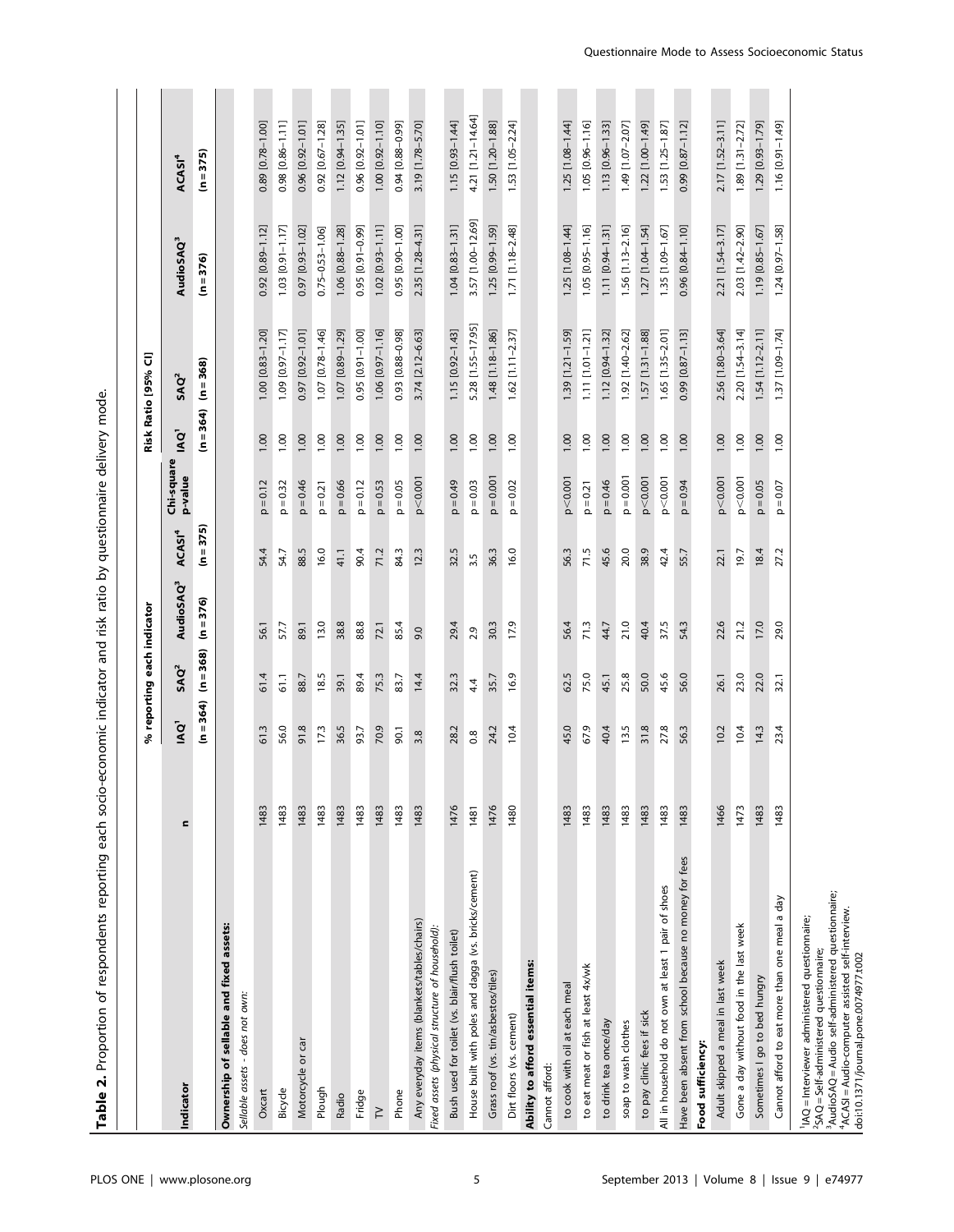Table 3. Relationship between classification of socio-economic position and questionnaire delivery mode for each socio-economic domain.

|                                        |                  | % in each SEP category |                                          |               | p-value                  | OR [95% CI] <sup>7</sup> |                                   |                                     |                    |  |
|----------------------------------------|------------------|------------------------|------------------------------------------|---------------|--------------------------|--------------------------|-----------------------------------|-------------------------------------|--------------------|--|
| Socio-economic position (SEP)          | IAQ <sup>1</sup> | SAO <sup>2</sup>       | AudioSAQ <sup>3</sup> ACASI <sup>4</sup> |               |                          |                          | IAQ <sup>1</sup> SAQ <sup>2</sup> | AudioSAO <sup>3</sup>               | ACASI <sup>4</sup> |  |
| Asset wealth score (n):                | 360              | 360                    | 371                                      | 375           |                          | 1.00                     | $0.73$ [0.56-0.95]                | $0.94$ [0.72-1.23]                  | $0.84$ [0.64-1.09] |  |
| SEP 1 (Poorest - score 0.0-0.46)       | 35.0             | 43.6                   | 38.8                                     | 43.7          |                          |                          |                                   |                                     |                    |  |
| SEP 2 (Score 0.47-0.62)                | 35.8             | 32.8                   | 30.7                                     | 25.6          |                          |                          |                                   |                                     |                    |  |
| SEP 3 (Score 0.63-1.0)                 | 29.2             | 23.6                   | 30.5                                     | 30.7          | $p = 0.016$ <sup>5</sup> |                          |                                   |                                     |                    |  |
| Mean score [SD]                        | $0.55$ [0.17]    | $0.52$ [0.21]          | $0.55$ [0.20]                            | $0.54$ [0.21] | $p = 0.218$ <sup>6</sup> |                          |                                   |                                     |                    |  |
| Ability to afford essential items (n): | 364              | 368                    | 376                                      | 375           |                          | 1.00                     | $0.53$ [0.40-0.69]                | $0.68$ [0.52-0.88]                  | $0.68$ [0.52-0.89] |  |
| SEP 1 (Poorest - score 0.0-0.43)       | 33.5             | 50.3                   | 43.4                                     | 45.3          |                          |                          |                                   |                                     |                    |  |
| SEP 2 (Score 0.44-0.71)                | 36.0             | 29.9                   | 33.5                                     | 28.8          |                          |                          |                                   |                                     |                    |  |
| SEP 3 (Score 0.72-1.00)                | 30.5             | 19.8                   | 23.1                                     | 25.9          | $p<0.001$ <sup>5</sup>   |                          |                                   |                                     |                    |  |
| Mean score [SD]                        | $0.60$ [0.28]    | $0.49$ [0.30]          | $0.53$ [0.29]                            | $0.53$ [0.30] | $p$ < 0.001 $^{6}$       |                          |                                   |                                     |                    |  |
| Food sufficiency (n):                  | 363              | 359                    | 368                                      | 375           |                          |                          |                                   |                                     |                    |  |
| Insufficient food                      | 35.0             | 50.1                   | 48.1                                     | 46.9          | $p < 0.001$ <sup>5</sup> | 1.00                     |                                   | $1.87$ [1.39-2.52] 1.72 [1.28-2.32] | $1.64$ [1.22-2.21] |  |

<sup>1</sup>IAQ = Interviewer administered questionnaire;

 ${}^{2}$ SAQ = Self-administered questionnaire;

<sup>3</sup>AudioSAQ = Audio self-administered questionnaire;

4 ACASI = Audio-computer assisted self-interview.

<sup>5</sup>Chi-square test;

<sup>6</sup> Oneway analysis of variance  $F$ -test;

 $7$ Crude odds ratio calculated using ordinal logistic regression for asset wealth and essential item SEP scores.

doi:10.1371/journal.pone.0074977.t003

SEP3 or SEP2 rather than SEP1, were 0.5 times the odds of being categorised in these wealthier categories when using IAQ. Those using AudioSAQ and ACASI were 0.7 times as likely to be categorised in the higher SEP terciles as those using IAQ. The odds of reporting food insufficiency among SAQ users were 1.9 times those of participants who used IAQ; AudioSAQ and ACASI users were also significantly more likely to report food insufficiency  $(OR = 1.7$  and 1.6 respectively).

#### Comparison between Round 1 and Round 2

Of the 395 respondents who completed the questionnaire twice, 131 completed the two rounds using IAQ in one round and a selfadministered mode in the other (SAQ (n = 45), AudioSAQ  $(n = 46)$ , ACASI  $(n = 40)$ ; 30 completed IAQ in both rounds; and 234 completed a self-administered mode in both rounds (27 completed SAQ-SAQ; 23 AudioSAQ-AudioSAQ; 31 ACASI-ACASI; 50 SAQ-AudioSAQ or vice versa; 57 SAQ-ACASI or vice versa; and 46 ACASI-AudioSAQ or vice versa).

Tables 4 and 5 show the proportion that reported each socioeconomic indicator by each survey round. Table 4 presents data for respondents who used a different mode in each round i.e. IAQ in round 1 and self-administered in Round 2 or vice versa; Table 5 presents data for respondents who used IAQ or a self-administered mode in both rounds. A greater proportion of respondents reported not being able to afford essential items or aspects of food insecurity when they completed the questionnaire using a self-administered mode, irrespective of whether the self-administered mode was completed in the first or second round. For example, 11% of respondents who used IAQ in Round 1 reported having gone a day without food in the last week (Table 4). However, when these respondents completed the questionnaire using a self-administered mode in Round 2, 22% reported a day without food. Among respondents who first completed the questionnaire using a self-administered mode, 22% reported a day without food; yet only 6% of these respondents reported the same indicator when the questionnaire was interviewer-administered in Round 2. The Kappa statistic  $(\kappa)$  for several indicators (particularly food sufficiency indicators) in Table 4 are less than or equal to 0.4, which suggests that there was generally only poor to moderate agreement in the answers given between the two rounds and two modes of questionnaire.

Among respondents who completed either IAQ or a selfadministered mode in both rounds, there was, for most socioeconomic indicators, no statistically significant difference  $(p>0.05)$ in the proportion reporting each indicator in each round (Table 5), indicating that there was more consistency between data across the two rounds when the same or similar QDMs were used in each round.

Figure 2 shows the association between IAQ mean essential item score and self-administered mode score for those who completed two rounds of data using the different modes in each round  $(n = 131)$ . This demonstrates an association between the scores ( $r = 0.77$ ; 95% CI: 0.61–0.92; p<0.001), indicating that whilst relative rankings of poverty are preserved with each method, lower scores were obtained using self-administered modes as participants were more likely to report being unable to afford essential items.

## **Discussion**

We compared the effect of questionnaire delivery mode on reporting of socio-economic indicators in Zimbabwe. Data presented here suggest that QDM is associated with how different socio-economic indicators are reported. While non-item response rate was low for all methods, we found significant differences in prevalence of indicators of economic status between intervieweradministered and self-administered modes. The IAQ was most often associated with the lowest prevalence of reporting items thought to indicate lower SEP, although QDM did not appear to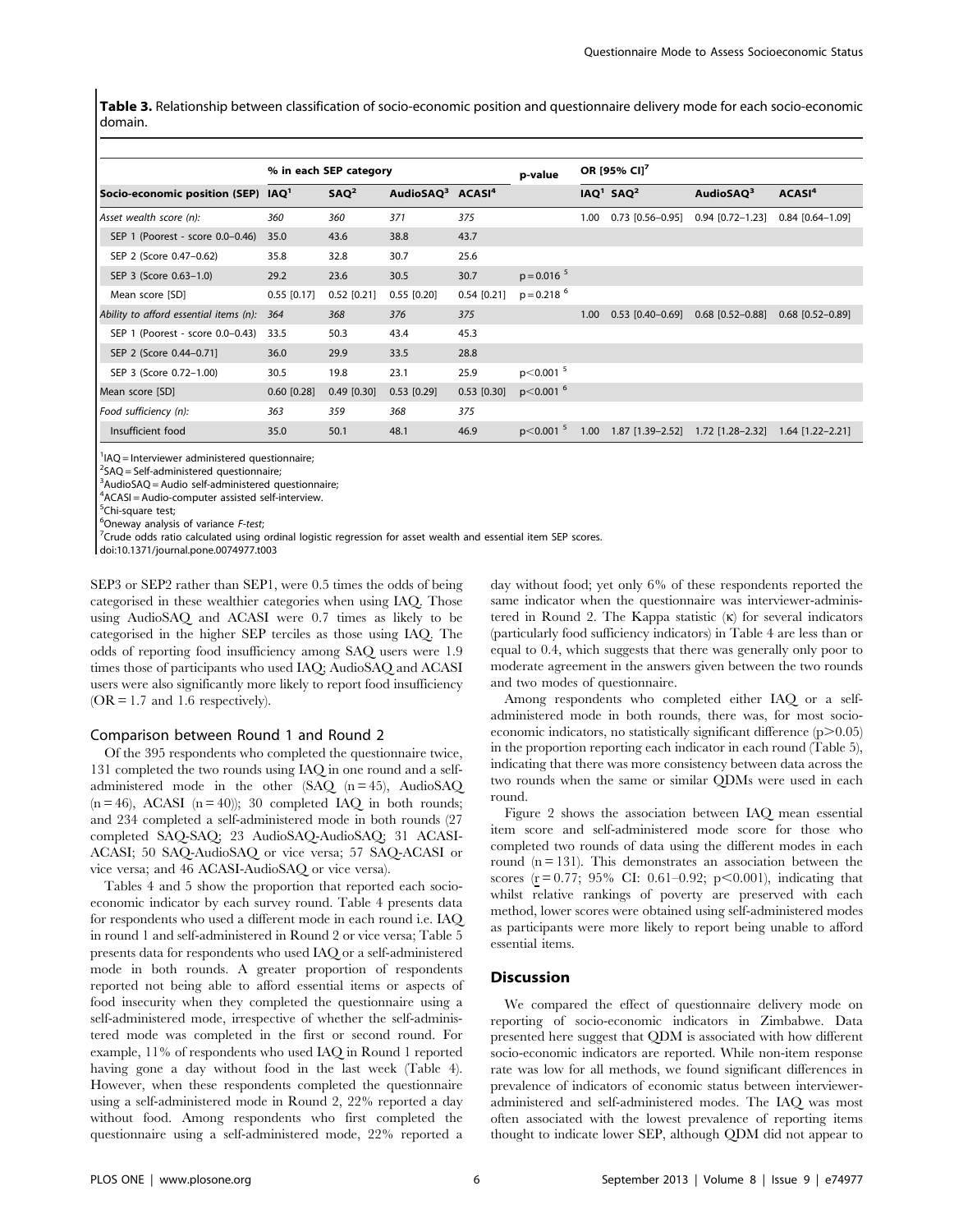Table 4. Proportion of respondents reporting each socio-economic indicator in each round and the extent of agreement between each round for respondents using IAQ in one round and self-administered in the other.

|                                                      | $(n = 65)$          |                                | p-value | kappa | $(n = 66)$                    |                     |         | kappa   |
|------------------------------------------------------|---------------------|--------------------------------|---------|-------|-------------------------------|---------------------|---------|---------|
| <b>Indicator</b>                                     | IAQ R1 <sup>a</sup> | SA R <sub>2</sub> <sup>b</sup> |         |       | SAR <sub>1</sub> <sup>c</sup> | IAQ R2 <sup>d</sup> |         |         |
| Ability to afford essential items:                   |                     |                                |         |       |                               |                     |         |         |
| Cannot afford:                                       |                     |                                |         |       |                               |                     |         |         |
| to cook with oil at each meal                        | 41.5                | 55.4                           | 0.05    | 0.36  | 59.1                          | 45.4                | 0.04    | 0.55    |
| to eat meat or fish at least 4x/wk                   | 58.5                | 73.8                           | 0.01    | 0.53  | 75.8                          | 74.2                | 0.80    | 0.31    |
| to drink tea once/day                                | 40.0                | 50.8                           | 0.16    | 0.23  | 47.0                          | 13.6                | < 0.001 | 0.18    |
| soap to wash clothes                                 | 12.3                | 16.9                           | 0.51    | 0.44  | 19.7                          | 4.6                 | 0.02    | $-0.08$ |
| to pay clinic fees if sick                           | 35.4                | 46.2                           | 0.09    | 0.59  | 47.0                          | 36.7                | 0.09    | 0.48    |
| All in household do not own at least 1 pair of shoes | 23.1                | 44.7                           | < 0.001 | 0.41  | 37.9                          | 22.7                | 0.01    | 0.51    |
| Been absent from school - no money for fees          | 49.2                | 53.8                           | 0.49    | 0.42  | 50.0                          | 39.4                | 0.12    | 0.54    |
| Food security:                                       |                     |                                |         |       |                               |                     |         |         |
| Adult skipped a meal in last week                    | 12.3                | 24.6                           | 0.02    | 0.50  | 27.4                          | 12.9                | 0.04    | 0.27    |
| Gone a day without food in the last week             | 10.8                | 21.5                           | 0.06    | 0.39  | 22.2                          | 6.4                 | 0.01    | 0.26    |
| Sometimes I go to bed hungry                         | 18.5                | 27.7                           | 0.18    | 0.40  | 21.2                          | 12.1                | 0.15    | 0.36    |
| Cannot afford to eat more than one meal/day          | 21.5                | 40.0                           | 0.004   | 0.44  | 30.3                          | 15.2                | 0.03    | 0.25    |

<sup>a</sup>Interview-administered questionnaire completed in round 1.

<sup>b</sup>Self-administered questionnaire mode (i.e. SAQ, AudioSAQ or ACASI) completed in round 2.

c Self-administered questionnaire mode completed in round 1.

dInterview-administered questionnaire mode completed in round 2.

doi:10.1371/journal.pone.0074977.t004

influence reporting of asset wealth to the same degree as reporting ability to afford essential items and food sufficiency. This is reassuring given that many researchers restrict the measurement of SEP to the collection of asset-based indicators, but it does highlight the importance of considering the mode of collection when other

indicators are to be measured and recorded. Data comparing Rounds 1 and 2 also showed that, irrespective of the order in which the questionnaires were completed, respondents were more likely to report a higher degree of poverty using self-administered modes, than when questioned by an interviewer. Although there

Table 5. Proportion of respondents reporting each socio-economic indicator in each round and the extent of agreement between each round for respondents using the same mode of questionnaire delivery in Rounds 1 and 2.

|                                                      | $(n = 30)$          |                        | p-value<br>kappa |      | $(n = 234)$                   |                                | p-value | kappa |
|------------------------------------------------------|---------------------|------------------------|------------------|------|-------------------------------|--------------------------------|---------|-------|
| <b>Indicator</b>                                     | IAQ R1 <sup>a</sup> | IAQ R <sub>2</sub> $b$ |                  |      | SAR <sub>1</sub> <sup>c</sup> | SA R <sub>2</sub> <sup>d</sup> |         |       |
| Ability to afford essential items:                   |                     |                        |                  |      |                               |                                |         |       |
| Cannot afford:                                       |                     |                        |                  |      |                               |                                |         |       |
| to cook with oil at each meal                        | 43.3                | 50.0                   | 0.62             | 0.73 | 59.4                          | 57.7                           | 0.60    | 0.49  |
| to eat meat or fish at least 4x/wk                   | 70.0                | 66.7                   | >0.99            | 0.46 | 76.9                          | 75.6                           | 0.64    | 0.52  |
| to drink tea once/day                                | 50.0                | 36.7                   | 0.22             | 0.60 | 41.9                          | 49.6                           | 0.05    | 0.30  |
| soap to wash clothes                                 | 23.3                | 16.7                   | 0.62             | 0.59 | 27.4                          | 26.1                           | 0.68    | 0.40  |
| to pay clinic fees if sick                           | 23.3                | 43.3                   | 0.07             | 0.42 | 46.2                          | 43.2                           | 0.28    | 0.63  |
| All in household do not own at least 1 pair of shoes | 26.7                | 30.0                   | >0.99            | 0.75 | 42.7                          | 44.0                           | 0.65    | 0.63  |
| Been absent from school - no money for fees          | 66.7                | 53.3                   | 0.22             | 0.59 | 50.0                          | 47.9                           | 0.57    | 0.34  |
| Food security:                                       |                     |                        |                  |      |                               |                                |         |       |
| Adult skipped a meal in last week                    | 13.3                | 13.3                   | >0.99            | 1.00 | 24.9                          | 22.6                           | 0.41    | 0.54  |
| Gone a day without food in the last week             | 13.3                | 16.7                   | 0.50             | 0.63 | 21.1                          | 22.4                           | 0.63    | 0.48  |
| Sometimes I go to bed hungry                         | 23.3                | 26.7                   | >0.99            | 0.73 | 21.8                          | 23.1                           | 0.63    | 0.52  |
| Cannot afford to eat more than one meal/day          | 23.3                | 16.7                   | 0.69             | 0.38 | 28.6                          | 35.5                           | 0.04    | 0.39  |

<sup>a</sup>Interview-administered questionnaire completed in round 1.

<sup>b</sup>Interview-administered questionnaire mode completed in round 2.

<sup>c</sup>Self-administered questionnaire mode (i.e. SAQ, AudioSAQ or ACASI) completed in round 1.

dSelf-administered questionnaire mode completed in round 2.

doi:10.1371/journal.pone.0074977.t005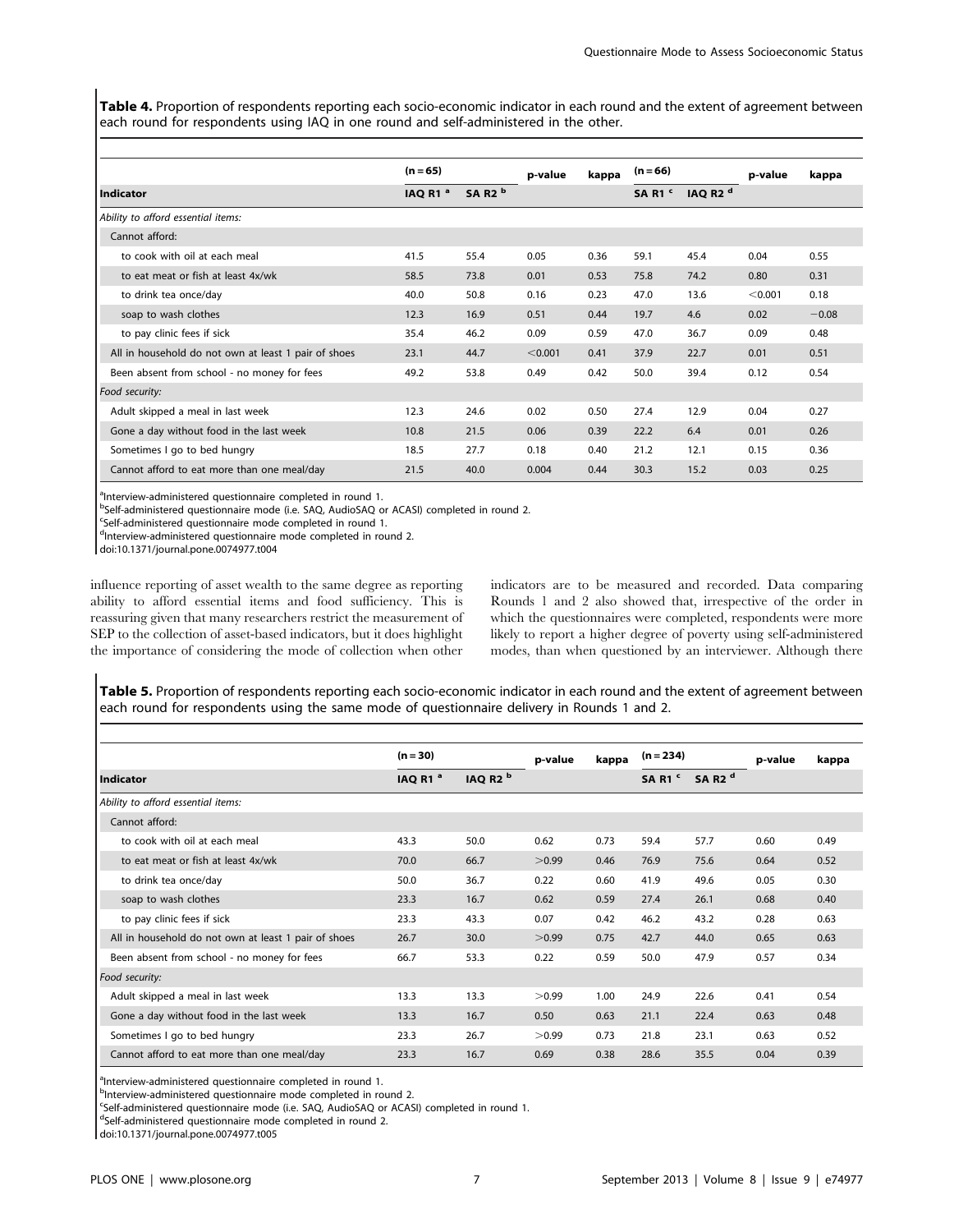

Figure 2. Association between essential items score for those completing two rounds using different modes each round (n = 131). doi:10.1371/journal.pone.0074977.g002

was some inconsistency in reporting of poverty indicators between rounds there was no significant difference in reporting when round alone was taken into account.

This study had a number of strengths, in particular a high coverage within study communities; a large sample size; randomisation of QDM, which enabled us to ensure unbiased comparisons; and repeated rounds, which allowed us to look at the consistency of reporting. However, the context in which this study was undertaken could influence generalisability of the results to other populations. Between 2001 and 2009 Zimbabwe experienced extreme political and economic challenges; hyperinflation and high rates of unemployment and internal displacement may all have impacted on reporting socio-economic status. The restricted age group of the study population, the very high literacy rate in Zimbabwe and the fact that all participants had completed at least some years of secondary education may also have influenced the results, particularly if these younger individuals were less aware of the economic status within their household.

The majority of surveys that examine SEP use a trained interviewer to administer survey tools. One of the main considerations when conducting research on sensitive issues and behaviours is to try and improve validity and reliability of selfreporting by limiting the effects of social desirability bias. [20,25– 27] It is generally assumed that higher levels of reporting of socially undesirable attributes, such as lower SEP, indicate more accurate levels of self-reporting. [28–31] In this study the prevalence of items indicative of lower SEP appeared to be higher among those using self-administered modes than those being interviewed. However, the expected direction of social desirability bias in this situation is not clear. One possible explanation is that

respondents were embarrassed to report their wealth status when asked by an interviewer directly. Qualitative data collected from some of these survey respondents supports this. One female respondent stated: 'For example, the question 'Have you ever gone to bed hungry in your household?' is difficult to answer...because you may just feel embarrassed to say it's true that in our household we sometimes go to bed hungry.' [32] Another possibility is that those using self-administered modes of completion felt more able to exaggerate the severity of their economic situation and less censured in their answers. Data from participatory research exploring the issue of wealth, conducted at the same time in these communities indicated that participants censured each other when people tried to claim they were poorer than they actually were (data available from the author). Furthermore, the fact that questionnaire method did not influence reporting of asset wealth could also suggest that people are more honest about items that may be observed or that are objective, but may misreport items that are more subjective or hidden.

These data suggest that there needs to be further exploration of the role of questionnaire delivery mode on self-reported measures of poverty, validated against objective measures where possible, in order to ensure that the measures used to ascertain socio-economic position within a country or community are a true and accurate reflection of actual status.

### Author Contributions

Conceived and designed the experiments: SJSP JRH LFL RJH FMC. Performed the experiments: SJSP LFL FMC. Analyzed the data: SJSP JRH RJH FMC. Wrote the paper: SJSP JRH LFL RJH FMC.